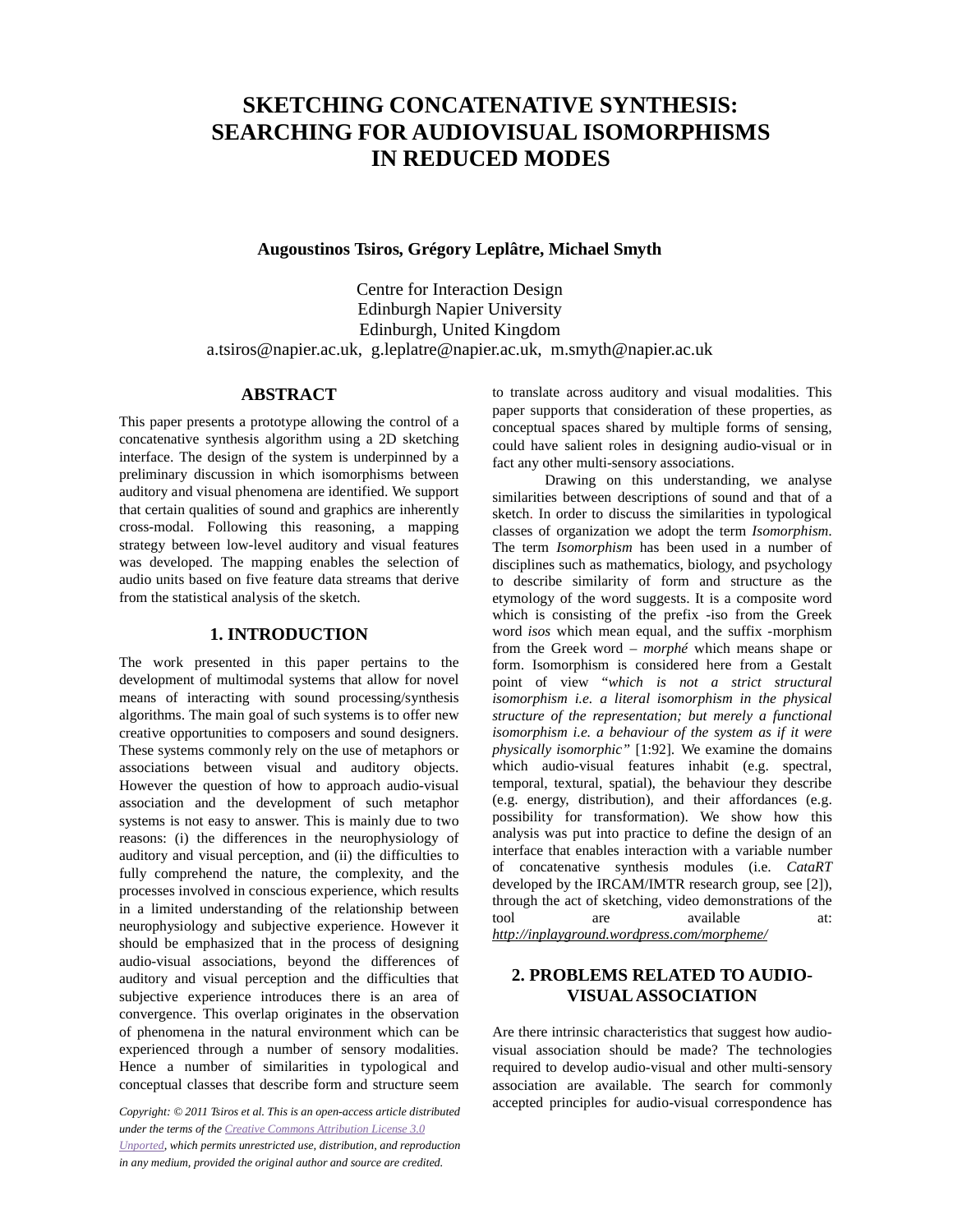been pursued since ancient times [3,4,5], and it is still significant today. However the problem of how multisensory associations should be approached remains.

It has been argued that physical attributes of visual and auditory perception do not provide a clear system of correspondence [5, 6]. The differences in the affordances of auditory and visual perception in terms of psychophysics are well known [7, 8]. Moreover the issue of subjective interpretation and particularly with regards to meaning and semantics are a serious obstacle in forming a commonly accepted theory of correspondence [9]. Achieving an exact isomorphic visual representation of sound without any element of subjective decisionmaking is almost impossible [10]. This suggests that associations across media are subjective, predetermined only by cultural fashions, practices and preferences.

According to the above, it could be said that forming a general theory for multisensory association is merely hopeless, a utopia. The major issue appears to be the difference between the functioning of the brain and the sensory system (i.e. the neurophysiological level) and that of the mind (i.e. phenomenological, experiential level) [11]. As Nagel states, in order to overcome this problem we should set aside temporarily questions related to the relationship between mind and brain and identify new approaches for studying experience. He suggested that we should devise new methods based on objective phenomenology *"i.e. to quantify the structural features of the subjective experience in objective terms, without committing to any particular neurophysiological theory of perceptual representation"* [11:382]. While it has been argued that such reductionist approaches are unlikely to capture fully what is perceived at an experiential/conscious level [12, 13], such methods might allow us to capture a number of structural characteristics of subjective experience in an objective form which in turn could allow for a low resolution representation of a phenomenon to be constructed [12: 167].

### **3. VISUAL ARTEFACTS**

#### **3.1 Sketching and thinking**

Our ability to express our thoughts and ideas in visual terms cannot be underestimated. As soon as a few marks are made on a piece of paper the brain reacts to them. These reactions develop naturally based on the experience of a lifetime of visual associations and a continuous effort of perceptual mechanisms to identify form, structure, and meaning. Auditory perception is not different in this respect [7]. During this process, unexpected thoughts occur about where and/or how to make the next actions. Drawing is about seeing, and envisioning is about capturing and exploring a series of marks that can inspire imagination, observation, and thought [14]. For example in the context of design usually the starting point is a fuzzy or vague idea. This idea can be expressed through a sketch which might be a free drawing or a more diagrammatic form. This enables further exploration and refinement of the idea through the

process of drawing or sketching. So it could be said that visualizing concepts through sketching has an inherent experimental and speculative nature. The power of sketching lies in its ability to remove/abstract technical complications related to the implementation of a design or an idea, which in turn allows the designer to focus on conceptual development [15, 16]. It is a speculative medium that enables complexity and varying degrees of resolution to be captured. A number of studies have explored sketching as: (i) a model of interaction, and (ii) a medium for conceptual design in both computer music and HCI [17, 18, 19, 20, 21].

#### **3.2 Visual artefacts & Music**

Evidence show that composers, particularly in electroacoustic music, use sketching and drawing as a medium for conceptualisation of ideas at different stages of the composition process, [21]. These artefacts are created usually to represent micro, meso, and macro structures of a sound and/or a musical composition and they usually depict information related to the activity of sound in the temporal, spatial and spectral domains. It has been proposed that musical sketches, unlike architectural and product design sketches, can be very idiosyncratic and vague in nature [22]. Even in traditional music notation, the score is not an accurate representation of the music. It is a rather loose representation that leaves space for interpretation by the musicians. Weaknesses can be found on all forms of notation or representation. However what matters is neither the metaphors used nor the phenomena they signify "*but what lies behind them, and what we must create by means of these symbols"* [23]*.* As mentioned earlier metaphors provide a medium through which ideas and designs can be realized, communicated, and refined. Metaphors work through tension between opposing concepts (e.g. big-small, sparse-dense), dialectic relationships, and difference. As Coyne states, the tension is between sameness and difference. In metaphor we detect sameness in spite of the overwhelming presence of difference. The suitability of a metaphor system depends on context [24:296] For instance as sound qualities increasingly become of equal importance to the organisation of notes within the process of music composition, traditional forms of music notation progressively become inadequate in analytical terms. This raises the question of the appropriateness of a metaphor for a particular application.

#### **3.3 Types of representation**

Symbolic representation methods (e.g. music notation, writing) can provide a well coded system that can support significant analytical accuracy, but they are usually very inaccessible and difficult to read. Iconic representations (e.g. waveform, spectrogram) link some degree of perceived qualities of a sound to that of graphics. Iconic representation can be relatively easy to read and comprehend [25]. To paraphrase Smalley, descriptive and conceptual tools which can relate and organise sounds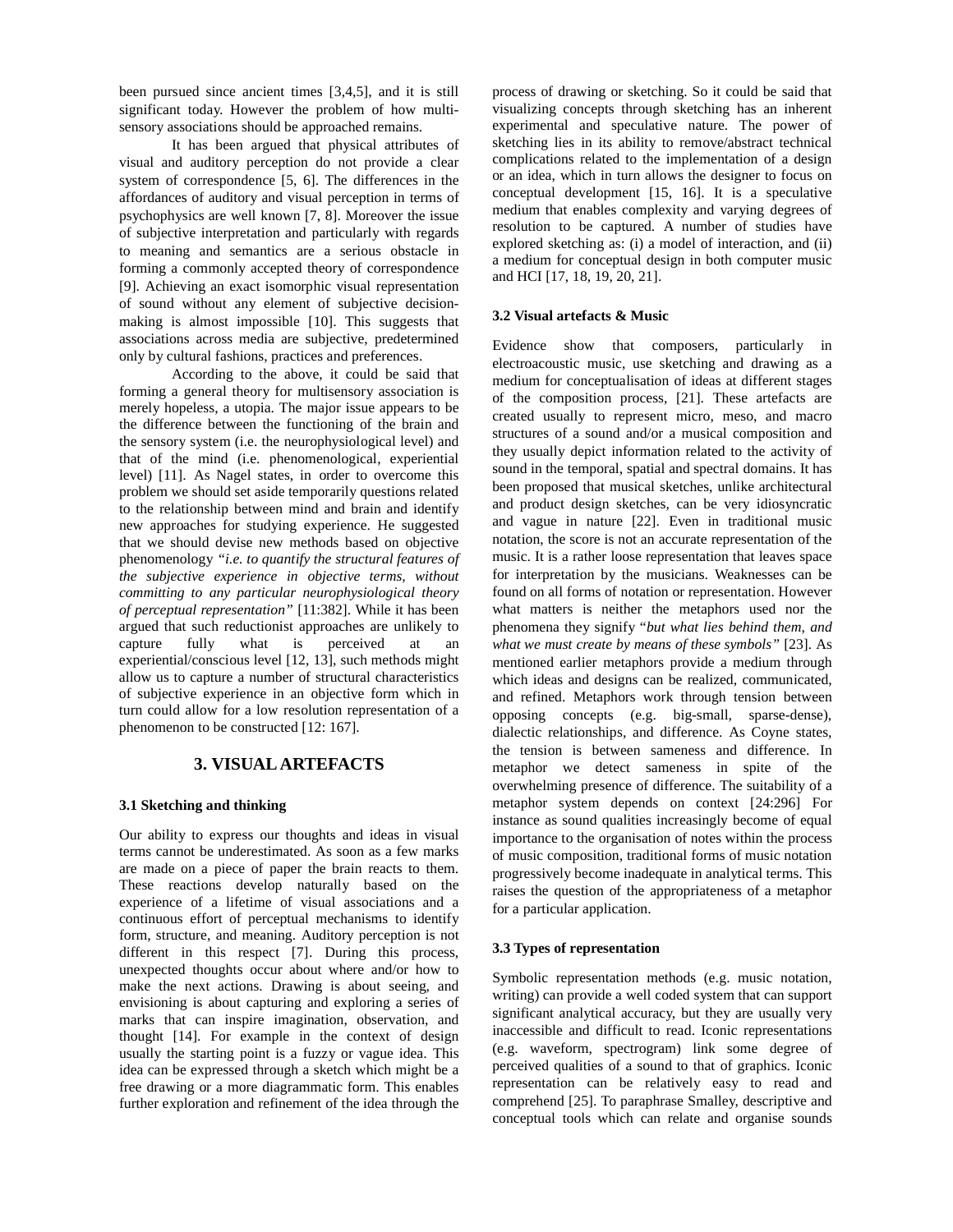and structures, could be a valuable compositional aid as composers nowadays have a vast array of sounds at their disposal. Smalley pointed out that the importance lies in forms of notation which are more concerned with *"spectral qualities than actual notes, more concerned with varieties of motion and flexible fluctuation in time than metrical time, more concerned with sounds whose source are mysterious or ambiguous rather than blatantly obvious"* [10: 109]. A number of studies emphasise that defining approaches for visual representation of sound is extremely important for analytical, compositional and pedagogical purposes [10, 26, 27, 28, 29], but also for transformation of sound. However, the significance for the development of such systems of correspondence is not limited to computer music but concerns a wider range of disciplines.

# **4. HIERARCHICAL STRUCTURES AND ISOMORPHISM**

### **4.1 Manifold Experiences**

Holtzman claimed that the possibility of isomorphisms across concepts becomes possible due to similarities of organisation of experiential constructs across different hierarchical systems [30:267]. He describes deep structures and surface structures, where deep structures are organised elements that give rise to higher level constructs. This forms a continuum or cascade, where this higher level construct become the deep structures to another surface structure. Similarly according to gestalt psychology, organised forms in perception are called gestalten. Gestaltens are multidimensional entities, patterns, qualities consisting of a variable number of attributes, and signify concepts which are not fully described / reduced to their constituent parts [31]. For example, mechanical motion enables sound, organized sound enables notes, that in turn allows musical sequence to be constructed, which enables the composition of a piece of music. Hence, there is a hierarchical aspect to relationships between concepts and structures and there seems to be an interdependence across levels.

Based on this, it could be said that the higher the level of organisation, the more difficult it becomes for multi-sensory representations to act in an isomorphic manner. For instance, low-level organisational features of a vocalised word or a painting, such as densities, energy, dynamics can be represented more easily across modalities than higher level constructs, such as the semantic content of a word or a painting. In the latter, the problem of subjectivity of interpretation becomes more prominent. Moreover the understanding of hierarchical structures could be useful when designing metaphors for multiparametric control, as many parameters can be abstracted under a higher level construct. This method to be successful would require modelling of the coupling relationship, and the dependencies between the lower level attributes.

#### **4.2 Audiovisual reduction and Isomorphism**

Hearing and seeing are in a number of ways different to listening and watching. Listening and watching involve some form of observation and interpretation of the received signals. The observation could have as focus: (i) the content and/or the cause of the stimulus such as causal, and semantic listening, and (ii) the phenomenological observation of the intrinsic characteristics of the sensory stimulus (e.g. mode of reduced listening). In reduced listening, sound no longer acts as the vehicle/signifier that signifies another object or concept, but rather it is the signified itself [32]. It could be argued that this reduced approach could be applied to vision as well. For example, looking at a painting of a landscape, one can focus on low-level qualities such as tonality, texture, shapes or focus on higher-level objects like birds, trees, cultural and emotional connotations. We support that reduced type observation and interpretation might have a salient role to enable audio-visual associations to be approached in a less subjective manner, as certain types of isomorphisms of concepts and their substance develop through our embodied experience of our physical environment.

These similarities originate in the observation of phenomena in the natural environment which can be experienced through a number of sensory modalities. Isomorphic perceptual organisation is essential as there has to be a complementary mental representation of the features that describe the physical world, independently of which sensory modality is used. For example, the concept of texture resides in a sensory experience that has been learned through vision, sound and touch [33]. This suggests that the typology of perceived qualities of textures might be independent from modality. Wishart, on the phenomenology of sound image, referred to deep structures as: *"Various oppositions and transformations which constitute basic elements of human thinking"*  [34:167]. Identifying these overlapping areas is very important for both intuitive audio-visual associations and interaction with sound synthesis and processing parameters.

### **4.3 Multimodality and perspectives from the neuroscience**

Perceptual organization is a process that is involuntary and active. It occurs in an attempt to construct a faithful mental representation of the stimulus received by the external environment. Consequently it would be naive to think that perceptual processes do not interact and integrate amongst the stimulus which arrives from a number of sensory inputs in order to construct that mental representation [35]. It has been argued that studying sensory modalities in an isolated manner could only be justifiable if the stimuli of sensory modalities are interpreted independently to that of other sensory input [36]. At different times, signals from different sensory modalities may have a confirmatory relationship or discrepant relationship and cross modulation across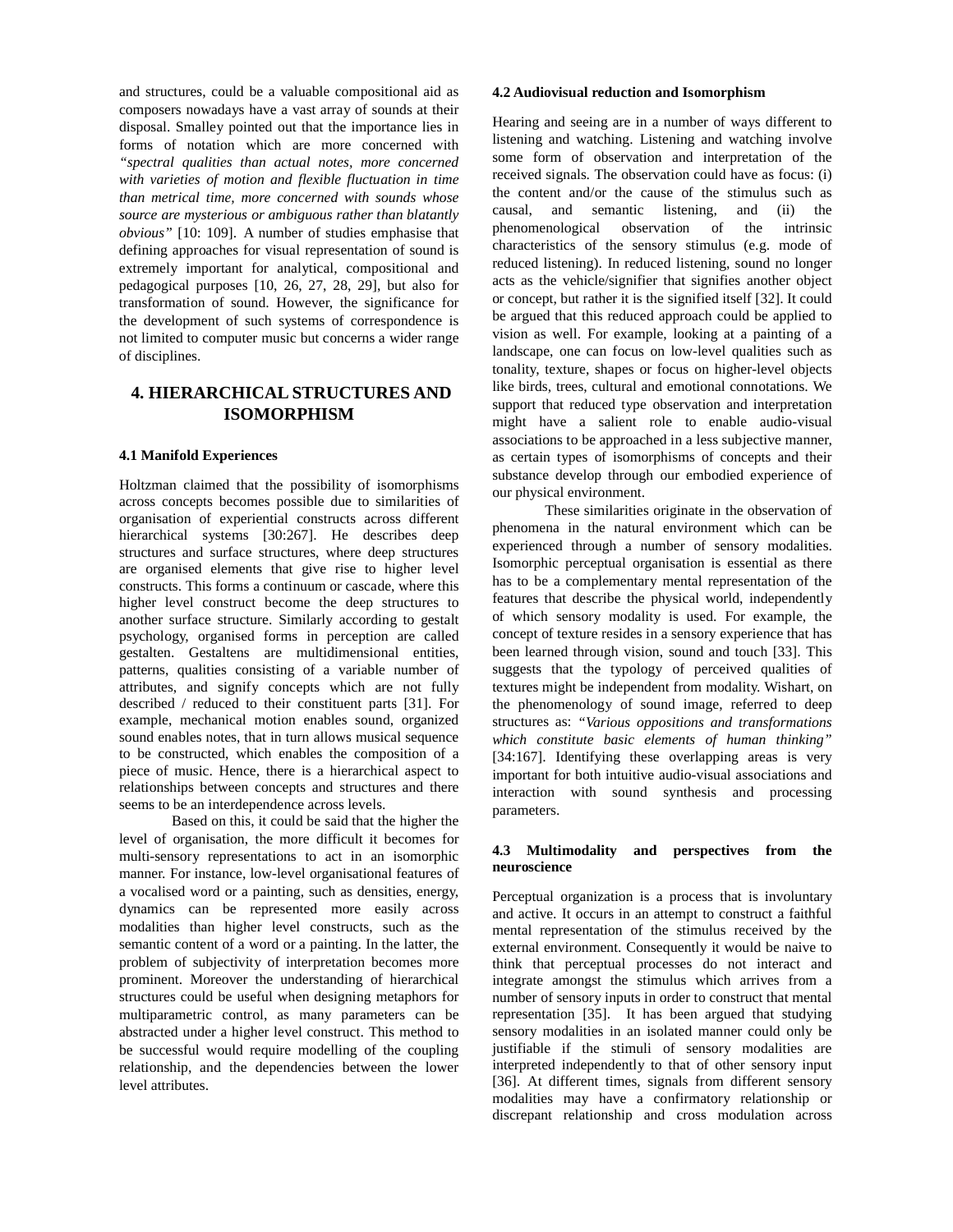sensory signals is far greater than one would expect, [36, 37, 38, 39]. These studies provide evidence which suggests that overall audition tends to be dominant over vision in temporal aspects of perception and vision tends to be dominant over audition in spatial aspects of perception. These interactions occur mainly when exposure to the audiovisual stimuli is synchronous. They appear to be implicated in a number of low level temporal, spatial, syntactic, and descriptive crossmodulations. These findings have changed the notion of modularity of perceptual processing and provide adequate evidence for a shift to more "*interactive and integrative paradigm of perceptual processing"* [40]**.** This research aims to explore concepts related to low level structural features of perceptual organization for the design of audiovisual interaction with sound synthesis and signal processing parameters. This approach might have the potential to enhance our abilities to comprehend, and interact with sound and its parameters among other information. The studies discussed in this section also raise questions about how multimodality might affect our perception of sound if interaction through the use of well designed isomorphic representation is enabled.

### **5. MORPHEME INTERFACE**

#### **5.1 Purpose**

*Morpheme* allows the control of a concatenative synthesis module (see [2] for more information on concatenative synthesis) through the act of sketching on a digital canvas using a set procedural brushes. The aim is to identify isomorphic models for feature matching between the qualities of the audio units and that of the sketch. This is achieved through the calibration of a procedural brush, which is used as the input for the retrieval algorithms. Through the iterative process of sketching, control over the sound is attained. Tapping into the act of sketching and its phenomenal capacity as a medium to conceptualize and explore ideas and designs, we attempted to use a set of metaphors to facilitate the exploration of an audio corpus.

We have made a conscious decision to focus on the analysis of the artefact (i.e., the sketch) for the interaction with the selection algorithm, as opposed to the history of the construction of the sketch (i.e. path stroke coordinates, and settings). This decision was made considering that the artefact is what is important and what the practitioner sees and works with. This is not to say that the expressive qualities and the real-time aspects of the gestures are not important, but rather that the focus is in identifying ways to capture what is important about the gesture on the artefact, possibly through physical modelling. We consider that focusing on the analysis of the sketch would make it easier to interpret what is perceptually relevant for the performer in visual terms, as oppose to the history of the construction which leads to a way more fragmented account of what is on the sketch. Moreover trying to reconstruct the sketch from its construction history was deemed to difficult. The interface presented here aims to extend the compositional and sound design potential of concatenative synthesis. Interesting results emerge in terms of interaction, multimodality, and sound synthesis,

*Morpheme* was developed using the graphical programming environment Max MSP. The implementation of concatenative synthesis that *Morphemes* the user to control, works by segmenting a number of audio files into small units. The units are then analysed, tagged with the analysis data, and stored in a database. Synthesis is accomplished by recombining audio units from the database based on an input feature data stream. In the context of this project, the data stream results from statistical analysis of the pixels of the canvas. Based on the data from the analysis, retrieval of audio units is achieved. Video examples of the interface can be found at:

*http://inplayground.wordpress.com/morpheme/ .*

#### **5.2 System Architecture**

The diagram in Figure 1 illustrates the architecture of the control system for five concatenative synthesis unit selection modules, all of which connect to the same audio corpora. The digital canvas where the sketches are drawn is divided into five areas corresponding to each selection module. Each section's pixels are analysed using a combination of statistical methods (i.e. mean, variance, kurtosis, and feature analysis). Therefore, the statistical data that belong to each section are used to select audio units only within a pre-defined range of the corpus spectrum, which is relative to the one fifth of the overall spectral content of the corpus.





**Figure 1** . System architecture for retrieval of a variable number of audio-units.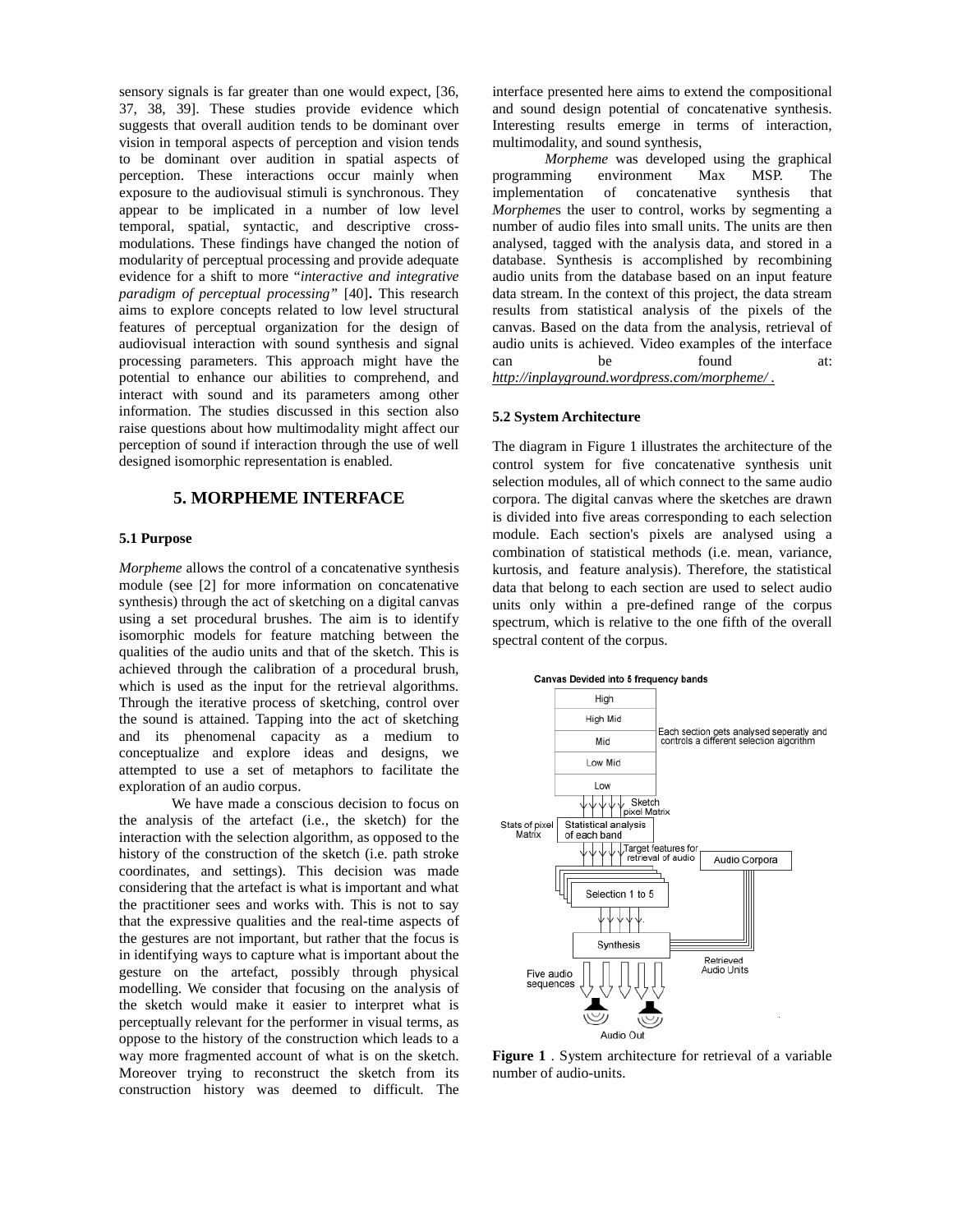The main motivation for dividing the canvas in five sections was for convenience of the analysis, more interactive approaches to the analysis of the canvas are proposed in the future work section. Figures 2. and 3. show screen-shots from the *Morpheme's g*raphical interface.



*Figure 2 . The graphical interface of Morpheme*



**Figure 3** . The parametric controls of the brush

### **5.3 Association for audio-unit selection**

This section discusses the rationale based on which association between features of audio-units of the corpus, and that of sketch has been accomplished. The canvas is scanned vertically stepping through each column of the pixel matrix from left to right. Following the score conversions, the x-axis represents time and the y-axis represents frequency. The features used for the retrieval of audio units include periodicity, spectral flatness, loudness and spectral centroid. The features extracted from the sketch include brightness, density, path centroid, and variance. Tables 1 and 2 illustrate the features used for associations, the domains these attributes inhabit, and their affordances. As it will be shown, this type of analysis might help the development of intuitive audiovisual mapping.

| <b>Canvas features</b> |                |                    |
|------------------------|----------------|--------------------|
| Parameters Domain      |                | <b>Affordances</b> |
| Value                  | Texture energy | Dark-Bright        |

| Density  | Texture<br>distribution                    | Dense-Sparse                                         |
|----------|--------------------------------------------|------------------------------------------------------|
| Path     | Spatial<br>distribution<br>texture         | Continuous-<br>of Discontinuous/<br>Straight-Curved/ |
| Variance | Spatial<br><b>Textural</b><br>distribution | and Invariant-variant                                |

**Table 1.** Analytical cataloguing of canvas features in terms of parameters, domains and affordances.

| <b>Audio-unit selection features</b> |                                      |                                  |  |
|--------------------------------------|--------------------------------------|----------------------------------|--|
| <b>Parameter</b>                     | Domain                               | <b>Affordances</b>               |  |
| Periodicity                          | Spectral<br>Temporal<br>distribution | and Periodic-Non-periodic        |  |
| Spectral<br><b>Flatness</b>          | Spectral<br>distribution             | Symmetry-<br>Asymmetry           |  |
| Loudness                             | Energy                               | Quiet-Loud                       |  |
| Spectral<br>Centroid                 | Spectral<br>distribution             | $Low-High/$<br>Variant-Invariant |  |

**Table 2.** Analytical cataloguing of concatenative synthesis features in terms of parameters, domains and affordances.

Identifying the domains which each parameter inhabits and its affordances can be informative with regards to audio-visual representation, as it might expose any shared phenomenological basis between sound and visual features. For example, in this context, we know that the x-axis is used to illustrate time and the y-axis spectra. This suggests that all the features of the concatenative synthesis which are related to the temporal domain will have to use x-axis as their medium for representation, while all features related to spectra will have to use the y-axis as their medium for representation. Moreover taking a deeper look at the nature of the parameters in relation to the domain they inhabit, we can see that in both tables there are some recurrent themes such as energy, distribution and barycentre of distribution. Brightness and loudness are indicators of energy. Density and spectral flatness indicate morphological aspects of texture and spectral distribution. Path and spectral centroid both relate respectively to the perceived barycentre of texture and spectral distribution. Variance and periodicity are both parameters which depend on two domains. Sound periodicity depends on temporal and spectral organisation, while graphical periodicity depends on both coordinate axes and the texture organisation. Looking further at the affordances of the features can also be informative as to how sound and graphic descriptors could be associated. Table 3 illustrates the associations between audio and visual features which were developed based on the analysis described above. Figure 4 illustrates four examples that show some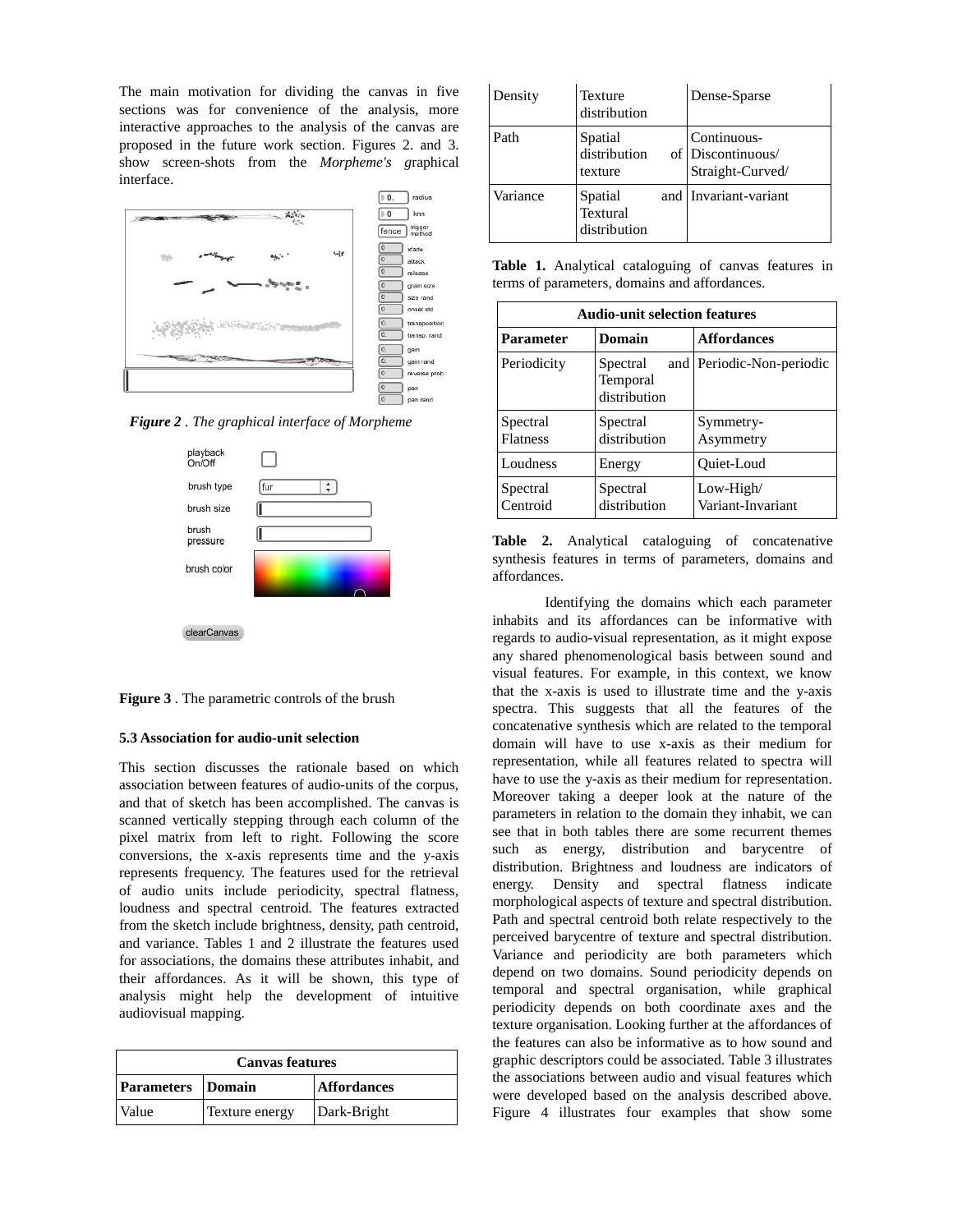extreme cases of how different statistical distributions of the pixel data are associated to the features of the audio units in the database.

| <b>Feature Associations</b>                                  |                             |  |  |
|--------------------------------------------------------------|-----------------------------|--|--|
| <b>Graphic descriptors</b>                                   | <b>Audio descriptors</b>    |  |  |
| Variance x-axis                                              | Periodicity                 |  |  |
| Variance y-axis                                              | Spectral flatness           |  |  |
| Pixel mean Brightness                                        | Loudness                    |  |  |
| Regression<br>horizontally<br>Feature<br>on<br>analysis data | performed Spectral Centroid |  |  |

**Table 3.** Associations between graphical and audio-units features.

#### **Descriptor associations examples**

| High Spectral Flatness,<br>Periodicity, and Loudness       |
|------------------------------------------------------------|
| High Spectral Flatness,<br>Medium Periodicity, Loudness    |
| Medium Spectral Flatness,<br>Low Periodicity, and Loudness |
| Low Spectral Flatness,<br>Periodicity, and Loudness        |
|                                                            |

Low Spectral Flatness, and<br>**2. The Medium Periodicity, High Loudness Figure 4** . Five examples of the interpretation of the

mapping association between visual and concatenative synthesis retrieval descriptors.

### **5.4 Feature Mapping**

Once an audio corpora has been analysed, the minimum and maximum values of the audio units related to the features of periodicity, spectral centroid, loudness and spectral flatness, are used for scaling the data that derive from the statistical analysis of the canvas. Variance across the x-axis is estimated as we are stepping through the matrix of the canvas, from left to right, and column after column. This is achieved using a computer vision algorithm that measures the rate of change of the pixels by comparing them to the pixel configuration of the last frame. The data are then used as a target feature for retrieval based on periodicity. Hence, the less variance across the x-axis there is, the more periodic the retrieved units will be, while variance across the y-axis is used as a target feature for the retrieval of audio-units based on spectral flatness. Hence the less the variance across the yaxis the flatter the frequency spectrum around the barycentre. The average brightness of the pixels vertically in each of the five areas of the canvas is used as a target feature for retrieval based on loudness. The computer

vision library Open.CV (for more information see [41]) is used for feature analysis and feature analysis is performed on each one of the five areas of the canvas. The feature data at high resolution tend to line up across the barycentre of the pixel distribution on the canvas. Then a linear regression is performed on feature plot. The curve values are stored in a matrix and are used as the target feature for spectral centroid.

### **5.6 Future Work**

We are currently considering the development of algorithms for (i) blob detection (ii) feature analysis of each blob, and (iii) multiparametric control of the concatenative synthesis parameters. The aim is to use two layers of analysis. The low level statistical analysis described above will be used for the retrieval of audio units, while a second layer which analyses features at blob level will be used for the control of the synthesis parameters. The visual features we intend to analyse through the development of the algorithms include continuity, variance, opacity, size and roundness inherent in each blob. The synthesis parameters which we would like to control include: grain rate and rate randomness, grain size and size randomness, transposition randomness, and x-fade. A fuzzy classifier and a set of rules might be used to handle the data derive from the blob analysis and to dynamically generate mapping strategies.

The interaction with *Morpheme* is currently achieved using a stylus and a graphic tablet as an input device which can be considered quite limiting but expressive. Future versions will be implemented for multi-touch surfaces. Moreover the current system does not provide instant audio feedback when a brush stroke is made which is a shortcoming of the current version and could be seen as inconsiderate towards the temporal nature of sound. As mentioned earlier, the prototype currently scans the canvas from left to right. A number of alternative approaches have been identified that would allow practitioners to explore the canvas in a non-linear and real-time manner. This could involve playback based on a radius around a pointer (i.e. finger) or the area between a number of points (i.e. multiple fingers). Zooming in different areas of the canvas could also provide an interesting interaction model for playback of the sketch. Indeed, on each scaling transformation, a complete new view can be achieved, which might result in a very different sonic outcome. Moreover sliding the canvas at a certain speed and having a static time cursor is another possibility.

The sketching algorithm that we currently use enables the configuration of procedural parameters of the brush, both in qualitative and quantitative manner. However the control of these parameters is currently achieved through the use of standard graphical controls such as sliders. This means that when a gesture is performed on the canvas, the only data that is exploited is the path of the gesture. An algorithm could be developed to enable control of the procedural parameters of the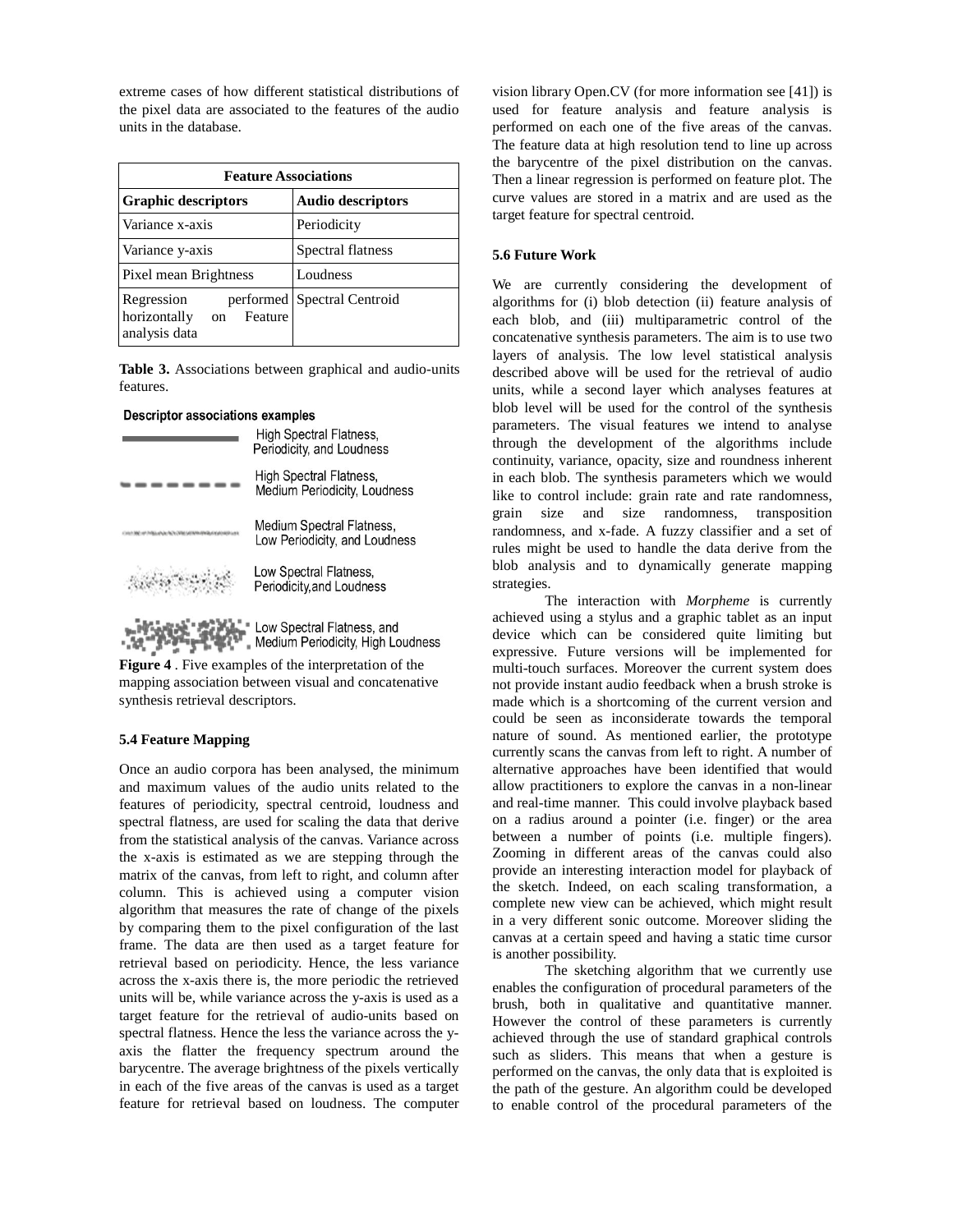brush (i.e. size, pressure) based on the physical dynamics of the gesture (i.e. speed, pressure, acceleration, directionality). This could enable to capture the nuances and the communicative aspects of the gesture in the artefact (i.e. the sketch). Hence this approach is expected to provide a finer control of the synthesis parameters. Finally, we plan to conduct a number of participatory studies to explore and test different approaches for (i) the association between audio and visuals, (ii) multiparametric strategies for mapping, and (iii) appropriate interaction models for the exploration of the canvas, and the corpus.

### **6. CONCLUSIONS**

When comparing auditory and visual perception at the level of physical signals and psychophysics, one becomes increasingly aware of the differences between the two. Through a theoretical analysis we explored the possibilities for multisensory association, based typological qualities of form and structure which relate to low-level descriptors of auditory and visual phenomena found in physical environment. This suggests that a number of typological classes of perceptual organization are modality independent. We support that the identification of these relationships could be vital to designing intuitive multi-sensory associations that can be understood as opposed to learned. These shared areas of perceptual organisation were explored for the design of an audio-visual interface for intuitive interaction with a concatenative synthesis module.

Based on our experience of the interaction using the *Morpheme* interface, we believe that an intuitive audio-visual mapping for the selection of audio-units has been developed. Through the act of sketching, practitioners can express compositional intentions by means of a perceptually meaningful set of metaphors (i.e. position, path, density, and variation). We feel that the act of sketching is well suited to the exploration of an audio corpora, through the triadic iterative process of act, reflection, and production sound can be synthesised. It could be said that *Morpheme* facilitates and promotes an exploratory approach, and does not require users to have any prior knowledge or special training other that using a pointing device. However having an understanding of the way the synthesis method and the mapping works, as well as of the content of the audio corpus certainly helps in attaining finer control over the outcome sound. Moreover the content of the corpus also plays an important role in achieving intuitive audiovisual mapping. For instance if the corpus holds audio segments from a white noise audio signal, then there is no periodic sound to be selected. Consequently drawing a sparse or a dense line would result in the same sonic output. The approach and the interface described in this paper offer the prospects to extend the compositional and sound design potential of concatenative synthesis.

### **Acknowledgments**

The authors would like to acknowledge the IIDI (Institute for Informatics & Digital Innovation) for their financial support. Also we would like to thank the IRCAM research centre for sharing the *CataRT* system.

### **REFERENCES**

- [1] Köhler W., The Task of Gestalt Psychology. Princeton NY. Princeton University Press, 1969.
- [2] Schwarz D., Beller G., Verbrugghe B. and Britton S., Real-Time Corpus Based Concatenative Synthesis with CataRT. Intl. Conf on Digital Audio Fx, 2006.
- [3] Campen C. V., Artistic and Psychological Experiments with Synesthesia, The MIT Press, Leonardo, Vol. 32, No. 1 (1999), pp. 9-14
- [4] Campen, C. V., The Hidden Sense: Synesthesia in Art and Science, Cambridge: MIT Press, 2008. Chapters 8 & 9.
- [5] Berman C., Synesthesia and the Arts. MIT Press, Leonardo, Vol. 32, No. 1 (1999), pp. 15-22.
- [6] Hertz P., Synesthetic Art-An Imaginary Number. The MIT Press. Leonardo, Vol. 32, No. 5, p. 399-404, 1999.
- [7] Bregman A. S., Auditory Scene Analysis:The perceptual organization of sound. MIT press Cambridge MA, 1994 .
- [8] Chion, M., Audio-Vision: Sound on Screen. Columbia University Press, 1994 .
- [9] Stevens S. S., On the Theory of Scales of Measurement". Reprinted from SCIENCE, Vol. 103, no. 2684, p. 677-680, 1946.
- [10] Smalley D., Spectromorphology: Explaining soundshapes. Organised Sound: Vol. 2, no. 2. Cambridge University Press: 107-126, 1997.
- [11] Lehar S., Gestalt isomorphism and the primacy of subjective conscious experience: A Gestalt Bubble model. Behavioral and Brain Sciences, 26 , pp 375- 408, 2003.
- [12] Nagel T., What is it like to be a bat? In Readings in Philosophy of Psychology, Vol. 1, pp.159-168, 1980. Cambridge, MA Harvard University Press
- [13] Harth E., Art and Reductionism. Journal of Counsiousness Studies, 11, 111-116, 2004.
- [14] Olin L., More than Wriggling your wrist or your mouse: thinking seeing and drawing. In Drawing /Thinking: Confronting an electronic age. Taylor & Francis, 2008. Chapter 6.
- [15] Grubbs C., Drawing life drawing ideas. In Drawing /Thinking: Confronting an electronic age. Taylor & Francis, 2008. Chapter 7.
- [16] Barron E., Drawing in the digital age. Drawing /Thinking: Confronting an electronic age. Taylor & Francis, 2008. Chapter 8.
- [17] Nelson P., The UPIC system as an instrument of learning. Organised Sound, 2, Cambridge University Press: 35-42, 1997.
- [18] Thiebaut J. B., Sketching music: representation and composition. PhD Thesis, Queen Mary, University of London, 2010.